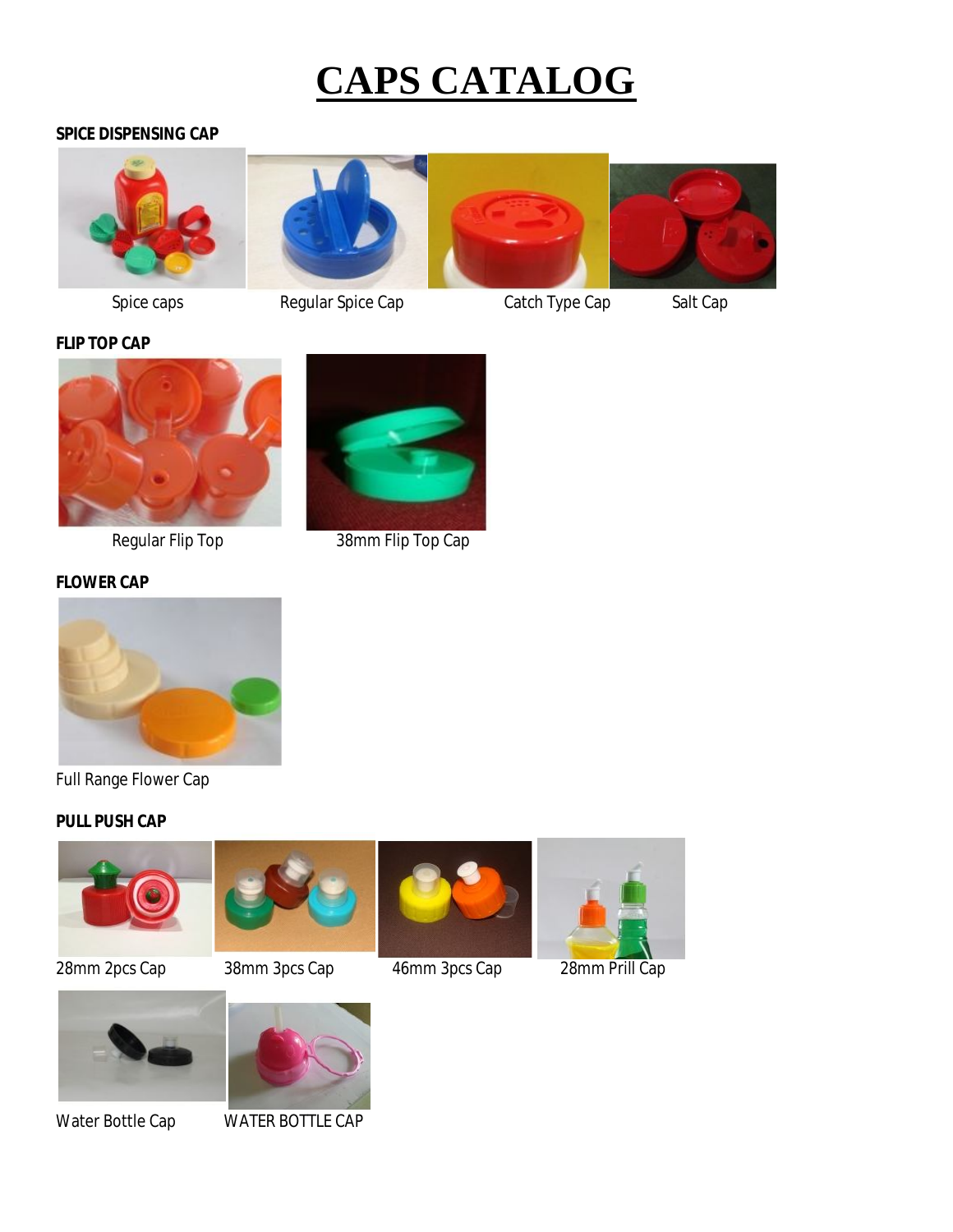#### **FANCY CAP**



Plain Cap Of 19mm, 22mm, 24mm Long Cap Mushroom Line Type Majoring Cup Cap





Handle Cap 83mm, 96mm & 120mm

## **PET JAR CAP**



73mm, 83mm & 96mm Dom Cap 53mm (Bedekar) Cap 53mm Plain Cap Sort Height





83mm Plain Cap (2gramege Of 8gram & 11gram) 83mm Heavy Cap (Knurling)







63mm Knurling Cap 73mm Knurling Cap (Long Height & Sort Height)

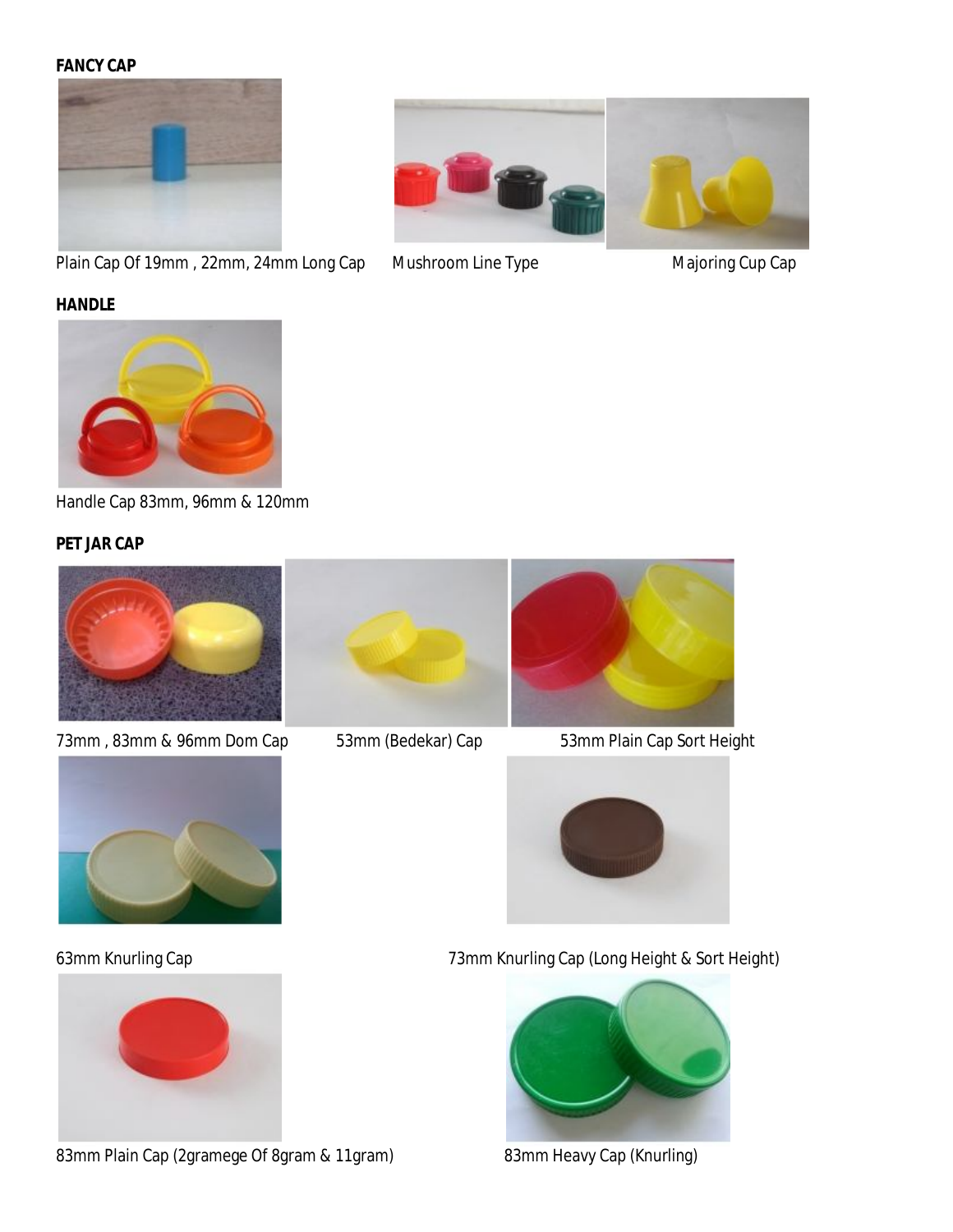## **FRIDGE BOTTLE CAP**



Flower Model **Crown Model** 

### **PILFFER PROFF CAP**



25mm P.P. Long Height 25mm & 28mm P.P. Heavy 28m P.P. Cap (Light & Medium Weight)



38mm 3start cap (folding seal) 30mm 3start cap 46mm p.p. cap (sort height) folding seal











46mm p.p. cap (sort height) 46mm 3start cap (folding seal) 38mm 3start cap (regular) with inbuilt plug





38mm3 start cap (regular) 38MM P.P. 3START CAP 83MM PLAIN CAP LIGHT WEIGHT



suitable to wad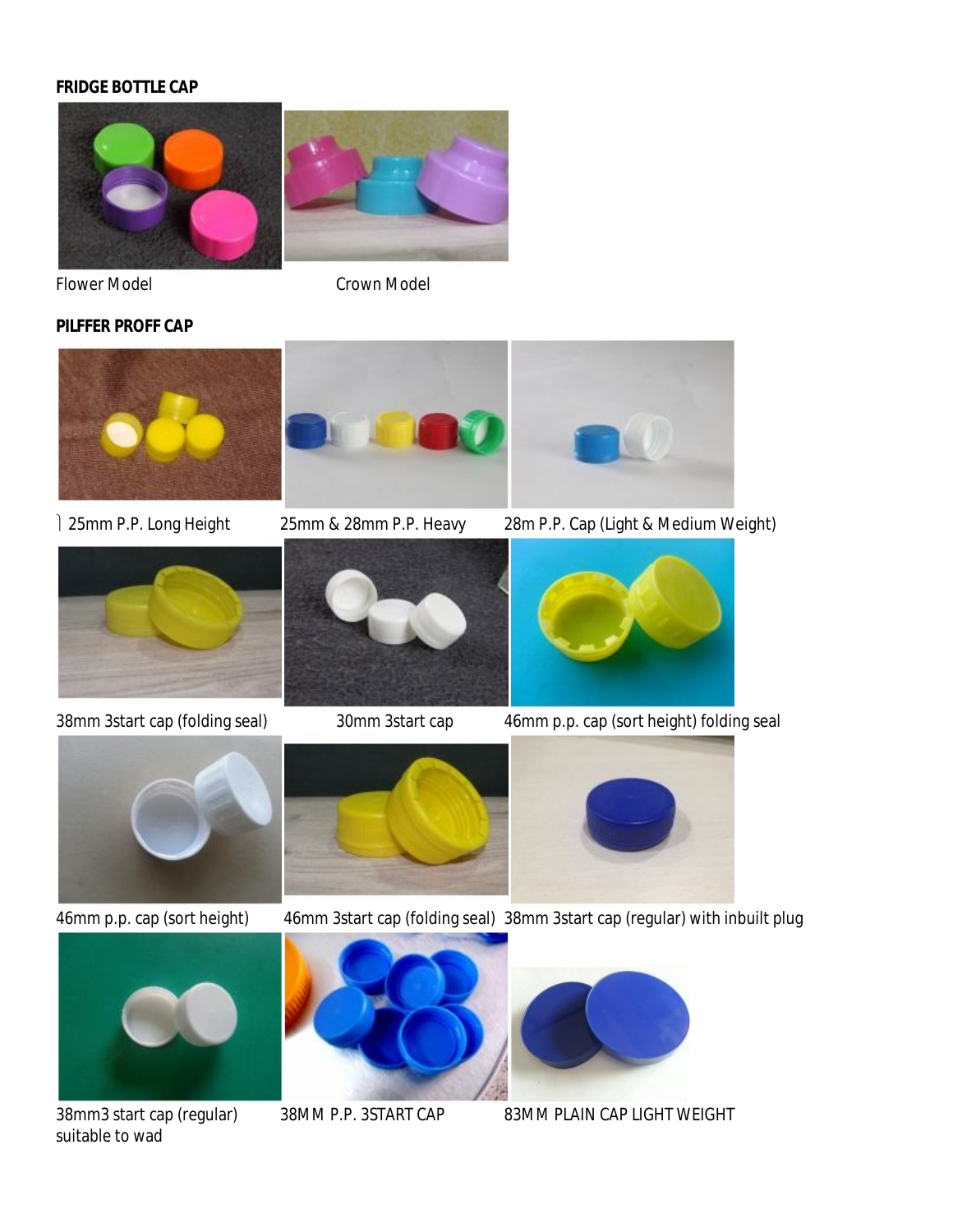#### **INNER PLUG**









25MM & 28MM 19MM , 25mm & 28MM 28MM BOWL INNER 46MM INNER DROPEER (SMALL & BIG)

#### **PP CAP WITH HANDLE**



46MM P.P. CAP 3START 46mm p.p. cap with 46mm Heavy handle 2Ltr handle (28mm) WITH SINGLE HANDLE Butter fly handle with bottle

## **TOILET CLEANER CAP & INNER SNAP OPEN CAP**



Regular Harpic cap **ALL RANGE** 

#### **COSMETIC CAPS DUEL SEAL CAPS**







53MM & 69MM DOM SHAPE 25MM & 28MM DUEL SEAL CAP